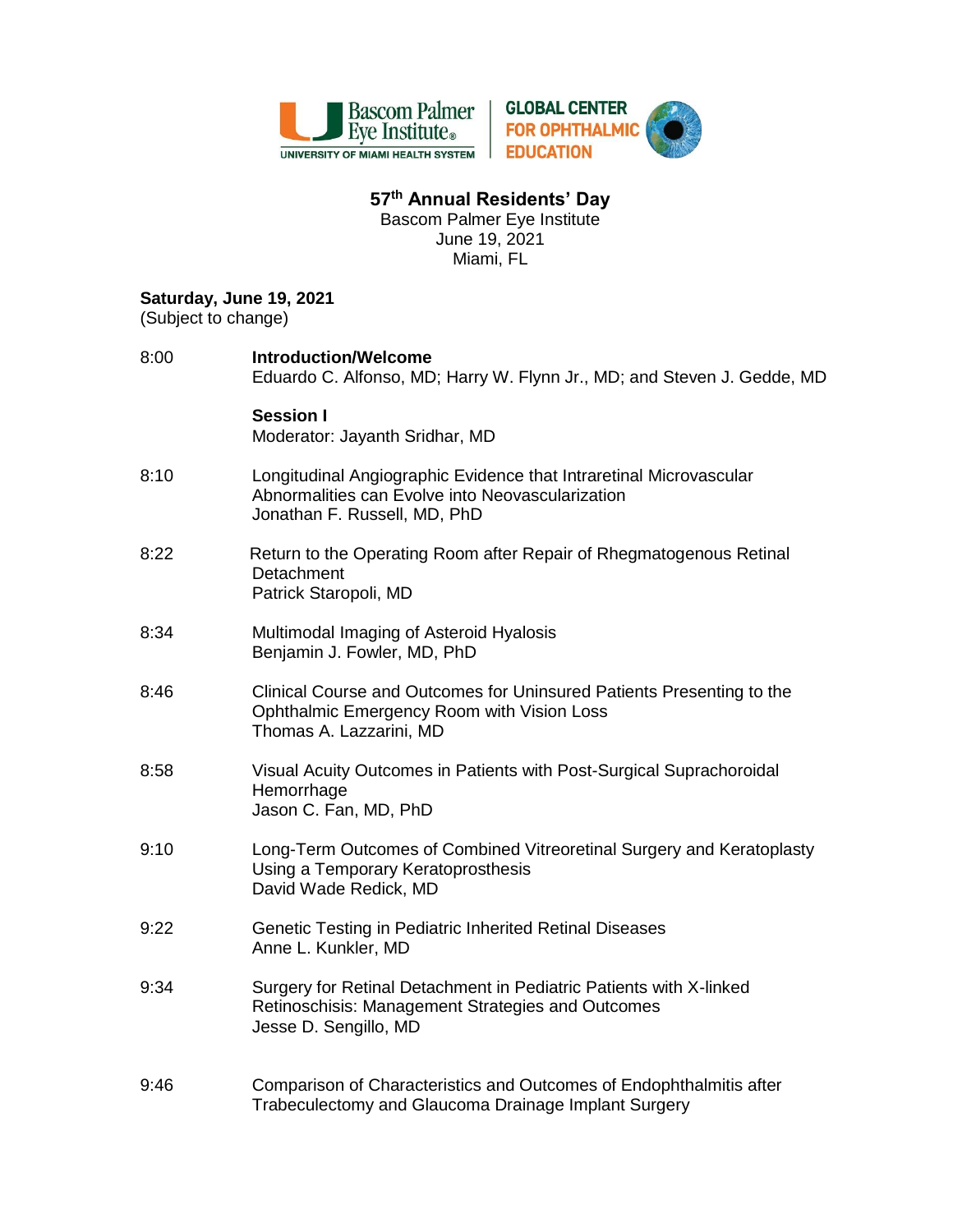Humberto Salazar III, MD

- 9:58 Surgical Outcomes in Neovascular Glaucoma C. Maxwell Medert, MD
- 10:10 Post-Surgical Visual Field Changes in Juvenile Onset Glaucoma Daniela P. Reyes-Capo, MD
- 10:22 **Break**

## **Session II** Moderator: Eric Duerr, MD

- 10:42 Comparison between Graders in Detection of Diabetic Neovascularization with Swept Source Optical Coherence Tomography Angiography and Fluorescein Angiography Hasenin Al-khersan, MD
- 10:54 Resident Laser Training: Usefulness of Structure Laser Retinopexy Simulation in Improving Resident Ophthalmologist Confidence and Ability to Perform Laser Barricade Julia L. Hudson, MD
- 11:06 EyeGuru.org: Online Ophthalmology Education for a Global Audience Benjamin R. Lin, M.D
- 11:18 Perspectives of the 2020-2021 Ophthalmology Residency Match Michael J. Venincasa, MD
- 11:30 Corneal Mechanical Sensitivity in Individuals with Chronic Pain Caroline L. Lieux, MD
- 11:42 Clinical Overlap between Ocular Surface Squamous Neoplasia and Corneal Squamous Metaplasia Shanlee M. Stevens, MD
- 11:54 A Treponemal Antibodies in Aqueous Humor in Diagnosis of Ocular Syphilis Lily Zhang, MD
- 12:06 pm Manifestations and Outcomes of Orbital Multiple Myeloma Marissa K. Shoji, MD
- 12:18 Teprotumumab Treatment Observations Kevin D. Clauss, MD
- 12:30 Effect of Surgical Technique on Frontalis Sling Outcomes Nicole J. Topilow, MD
- 12:42 Long-Term Survival and Clinical Outcomes of Primary Surgical Resection of Malignant Lacrimal Sac Tumors